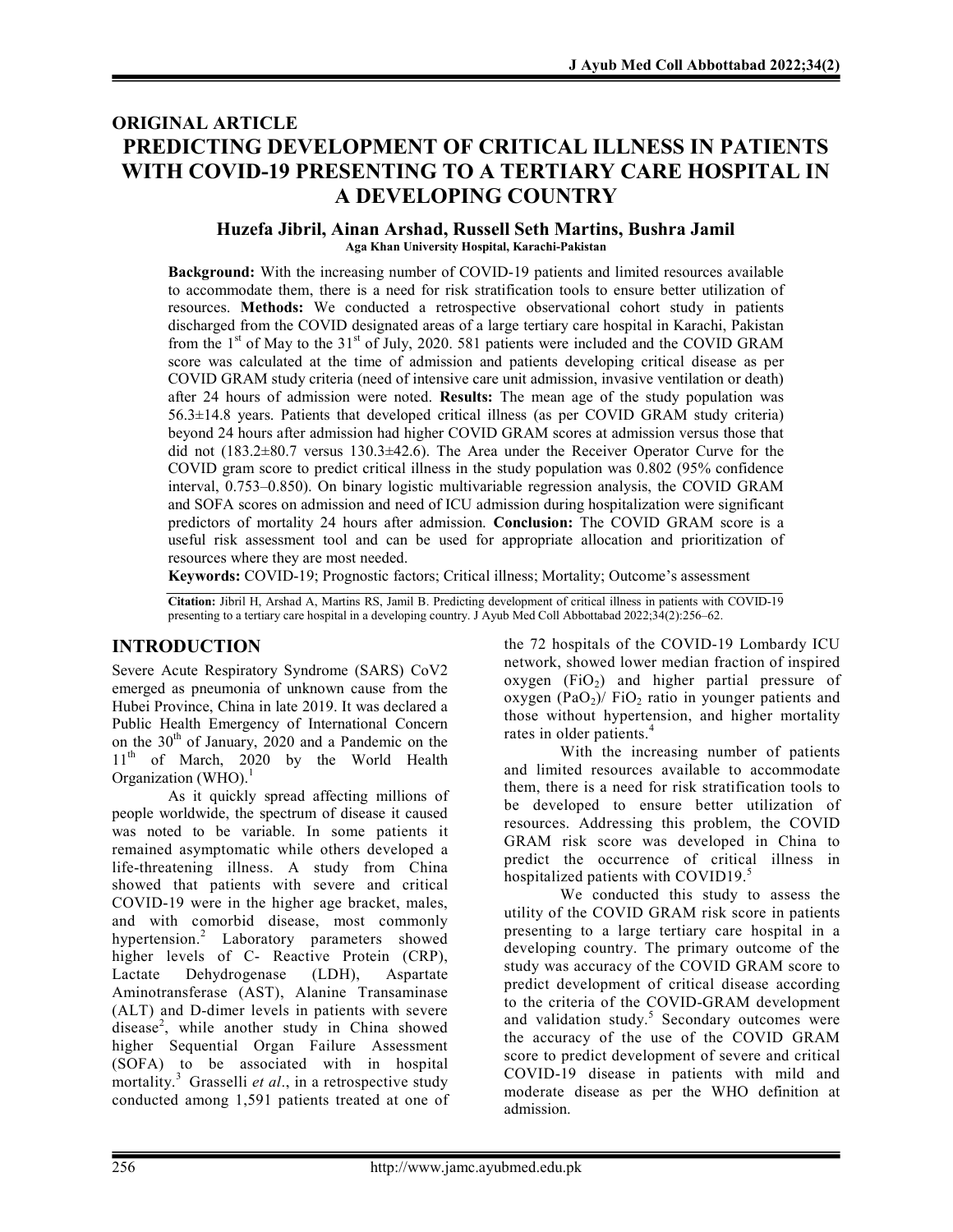### MATERIAL AND METHODS

A retrospective observational cohort study was conducted at the COVID designated areas of a large tertiary care hospital in Karachi, Pakistan. Nonprobability consecutive sampling technique was employed and a list of patients discharged from COVID designated areas of the hospital from the 1<sup>st</sup> of May to the  $31<sup>st</sup>$  of July, 2020 was extracted. Laboratory confirmation of COVID-19 infection irrespective of clinical signs and symptoms was the case definition.<sup>6</sup> The Ethical Review Committee (ERC) of the University Hospital approved the study (Reference Number 2020-5102-14019). The need for informed consent was waived as only files and electronic health record were reviewed retrospectively. No identifiable information such as name, address, etc. was collected.

The inclusion criteria included all adult patients aged 18 years or older who were hospitalized with the diagnosis of COVID-19. The exclusion criteria included patients with incomplete records, patients with COVID-19 diagnosed by methods other than Reverse Transcription Polymerase Chain Reaction (RT-PCR) assay (Roche, Basel, Switzerland) and patients with suspected COVID-19 in which laboratory assessment was inconclusive. Demographic information such as age, gender, comorbidities, etc. and laboratory parameters such as CRP. LDH, D-dimer, etc. was collected by reviewing the medical record files and the electronic health records. The highest oxygen requirement was used along with the lowest  $PaO_2/$  FiO<sub>2</sub> ratios within 24 hours of admission to the emergency department. Where ABG analysis was not available the PaO2 was estimated.<sup>7</sup> The initial laboratory values within 48 hours of admission to the emergency department and prior to development of critical illness were used. Data was collected using a pre-designed pro forma.

The COVID GRAM score was calculated for patients presenting without critical COVID-19 disease according to COVID GRAM study criteria at the time of admission. Patients progressing and those not progressing to critical disease after a minimum of 24 hours of admission to the emergency department were determined. Critical disease as per the COVID GRAM study criteria was defined as a composite of need of ICU admission, invasive ventilation or death.<sup>5</sup>

The severity of COVID-19 was also determined according to the WHO criteria<sup>8</sup> at the time of admission. According to the WHO, symptomatic patients meeting the case definition for COVID-19 without evidence of viral pneumonia or hypoxia are labelled as having mild disease. Those with clinical signs of pneumonia (fever, cough,

dyspnoea, fast breathing) but no signs of severe pneumonia, including oxygen saturation (SpO2) ≥90% on room air are said to have moderate disease. Patients with clinical signs of pneumonia (fever, cough, dyspnoea, fast breathing) plus one of the following: respiratory rate >30 breaths/min; severe respiratory distress; or SpO2 <90% on room air, have severe disease. Critical disease is defined as the development of sepsis<sup>9</sup>, septic shock<sup>9</sup> or acute respiratory distress syndrome (ARDS).<sup>10</sup>

Patients with mild and moderate COVID-19 disease according to the WHO criteria at admission and those who progressed to severe or critical disease after a minimum of 24 hours after admission to the emergency department were also noted.

In cases of patients who were readmitted, only the first admission was considered to control for hospital-acquired complications on readmission.

IBM Statistical package for the Social Sciences (SPSS) version 23.0 was used for data analysis. The frequency and percentage of qualitative variables were determined. The mean and standard deviation of quantitative variables was also determined. The Area under the Receiver Operator Curve (AUC) for the COVID GRAM risk score to predict development of critical illness was determined. Additionally, the AUC for the COVID GRAM risk score to predict development of severe or critical disease in patients with mild or moderate disease as per WHO criteria on admission was also determined. The Chi-Squared test was used to determine the relationship between categorical variables while the relationship between numerical and categorical values was determined using the independent sample t-test. For the purpose of logistic regression, WHO categories were dichotomized as mild/moderate and severe/critical disease. Univariate logistic regression was performed to identify factors associated with mortality 24 hours after admission and severe/critical disease as per WHO criteria on admission. Variables with a *p*-value  $\leq 0.25$  were included in the multivariable model. Multivariable logistic regression was performed to identify independent factors associated with mortality 24 hours after admission and severe/critical disease as per WHO criteria on admission. A p-value of  $\leq 0.05$ was considered to be significant with a confidence interval of 95%.

### RESULTS

Out of 916 patients discharged from the COVID designated areas of the hospital, 581 patients were deemed eligible as per the inclusion criteria after review of medical record file and the electronic health record. Study outline is provided in figure-1.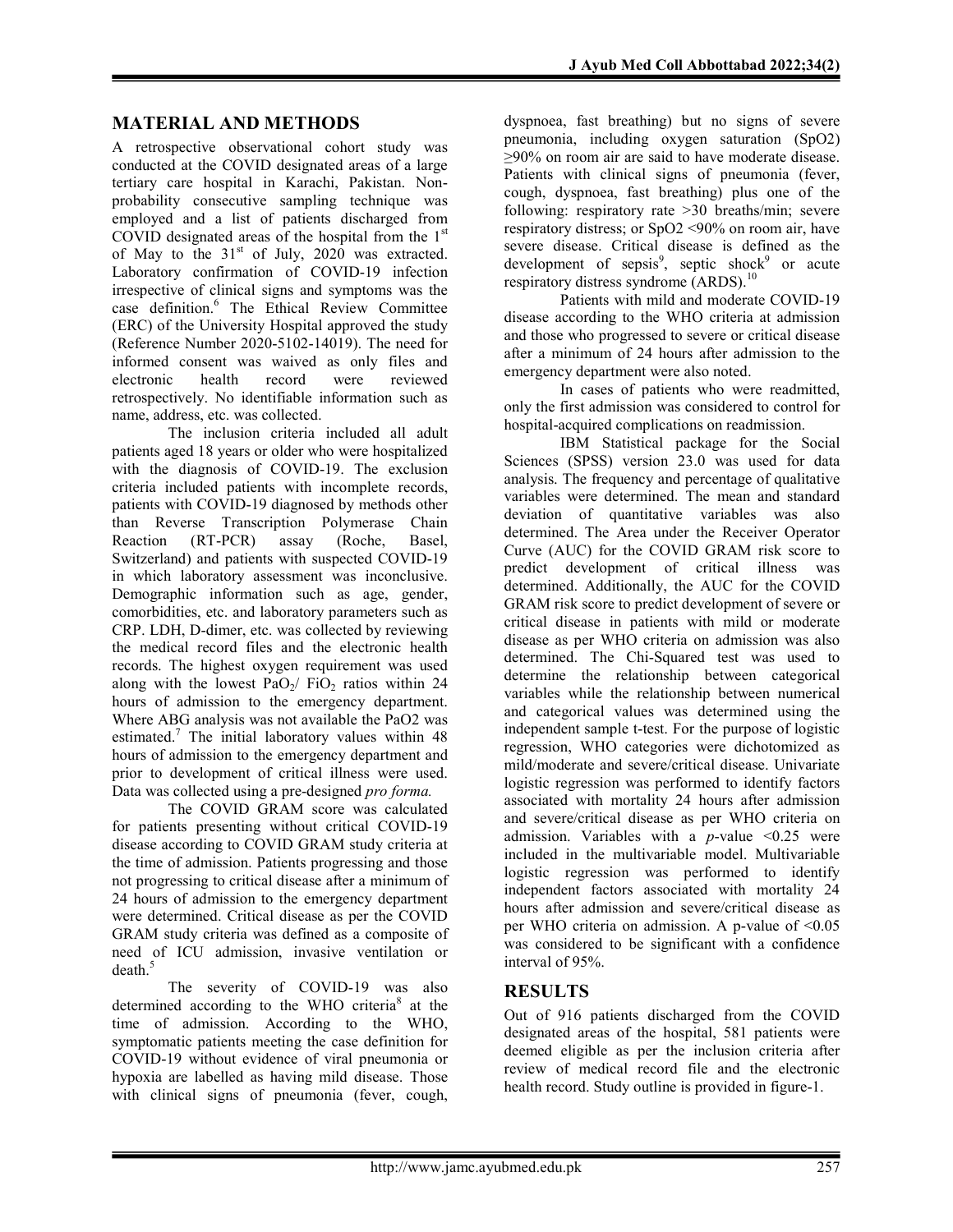The mean age and standard deviation of the study population was  $56.3 \pm 14.8$ . 69.2% of patients were male while 30.8% were female. 65.2% of patients had one or more comorbidities. COVID GRAM scores were not significantly different between the genders. The most common comorbidities were hypertension (45.6%), diabetes mellitus (39.4%) and cardiovascular disease (18.1%).

The mean COVID GRAM score for the total study population was 136.9±51.8. When comparing COVID GRAM scores for patients that met COVID GRAM criteria for critical disease during admission versus those that did not, the mean COVID GRAM score of the former group was  $183.2 \pm 80.7$  versus 130.3±42.6 in the latter group. Similarly, patients with mild or moderate disease according to the WHO criteria had lower COVID GRAM scores compared to those with severe or critical disease at the time of admission. Table-1 represents characteristics of patients with mild/moderate and severe/critical disease at the time of admission while table 2.0 represents patients who developed critical illness as per COVID GRAM criteria<sup>5</sup> 24 hours after admission versus those who did not.

Length of hospital stay was significantly longer in those with higher COVID GRAM scores. Those who did not fulfil the criteria for critical disease were discharged from the hospital (93.1%) or left against medical advice/transferred to another facility (6.9%). 73.6% patients in the critically ill group died.

Categorical variables that were significant in patients that met COVID GRAM criteria for critical disease include the comorbid conditions of hypertension (p-value: 0.05), cardiovascular disease (*p*-value:  $\leq 0.001$ ), chronic kidney disease (*p*-value: 0.014) and malignancy ( $p$ -value: 0.036). Numerical variables that were significant include the COVID GRAM score, the SOFA score, Ferritin, LDH and CRP. Further details are provided in table 1.0 and 2.0. Out of 198 patients with mild or moderate disease according to the WHO criteria at the time of admission, 18 (9.1%) patients subsequently developed severe or critical disease. These patients had a longer length of hospital stay  $(9.8 \pm 5.4 \text{ versus}$ 4.2 $\pm$ 3.2 days, *p*-value < 0.001).

The AUC of the COVID GRAM score to predict development of critical disease according to the COVID GRAM study criteria in the study population was 0.802 (95% confidence interval, 0.753–0.850) which was the primary outcome of the study. The AUC of the COVID GRAM score to predict development of severe or critical disease in patients with mild or moderate disease as per WHO criteria at the time of admission was 0.587 (95% confidence interval, 0.455–0.718) and was the secondary outcome. The ROC curves are displayed in figure-2.

On binary logistic multivariate regression analysis, it was found that the COVID GRAM score was a significant predictor of severe/critical disease as per the WHO criteria at the time of admission (pvalue <0.001). It was also a significant predictor of mortality (p-value: 0.013) 24 hours after admission to the emergency department. Other significant predictors of mortality are displayed in table-3.



Figure-1: Study outline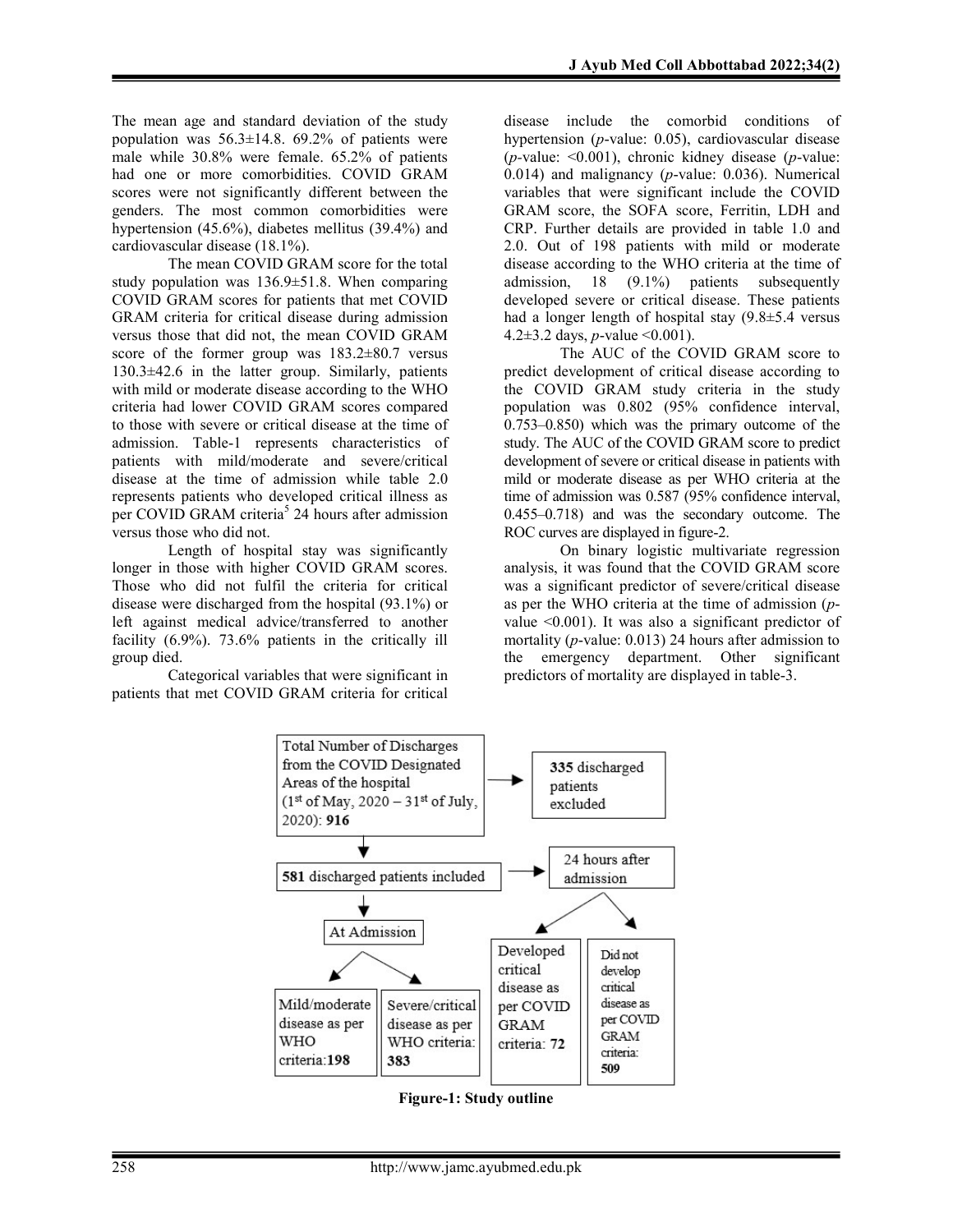

Figure-2: Area under the Receivr Operator

Curves (ROC) for the use of the COVID GRAM score to predict development of critical disease as per COVID GRAM criteria 24 hours after admission (a) and use of the COVID GRAM score to predict development of severe/critical disease as per WHO criteria 24 hours after admission in patients with mild/moderate disease at the time of admission (b)

| Table-1: Characteristics of hospitalized patients who developed critical disease as per COVID GRAM study |  |  |
|----------------------------------------------------------------------------------------------------------|--|--|
| criteria during admission versus those that did not.                                                     |  |  |

|                                                   | стиста читнід ачинзэюн устэйз снозе снас чіч нос. |                                                |                                                |                          |
|---------------------------------------------------|---------------------------------------------------|------------------------------------------------|------------------------------------------------|--------------------------|
| Variable                                          | <b>Total</b>                                      | <b>Met COVID GRAM</b><br>criteria for critical | <b>Met COVID GRAM</b><br>criteria for critical | $p$ -value (95%          |
|                                                   | (Mean±SD/n                                        | disease on Admission:                          | disease of admission:                          | Confidence               |
|                                                   | (%)                                               | Yes (Mean $\pm$ SD) / n (%)                    | No (Mean $\pm$ SD) / n (%)                     | Interval)                |
| Age                                               | $56.3 \pm 14.8$                                   | $64.9 \pm 15.0$                                | $55.1 \pm 14.4$                                | $\leq 0.001$             |
| Gender                                            |                                                   |                                                | 0.298                                          |                          |
| Male                                              | 402 (69.2%)                                       | 46 (63.9%)                                     | 356 (69.9%)                                    | $\mathbf{r}$             |
| Female                                            | 179 (30.8%)                                       | 26 (36.1%)                                     | 153 (30.1%)                                    | $\blacksquare$           |
| Number of co-morbidities                          |                                                   |                                                | < 0.001                                        |                          |
| $\mathbf{0}$                                      | 202 (34.8%)                                       | $11(15.3\%)$                                   | 191 (37.5%)                                    |                          |
| $\mathbf{1}$                                      | 161 (27.7%)                                       | $19(26.4\%)$                                   | 142 (27.9%)                                    | $\sim$                   |
| $\overline{2}$                                    | 121 (20.8%)                                       | 21 (29.2%)                                     | 100 (19.7%)                                    |                          |
| $\overline{\mathbf{3}}$                           | $71(12.2\%)$                                      | $15(20.8\%)$                                   | 56 (11.0%)                                     | $\overline{\phantom{a}}$ |
| $\overline{4}$                                    | $24(4.1\%)$                                       | $6(8.3\%)$                                     | 18 (3.5%)                                      |                          |
| 5                                                 | $2(0.3\%)$                                        | $0(0\%)$                                       | $2(0.4\%)$                                     |                          |
| Number of days from symptom onset to<br>admission | $7.4 + 4.2$                                       | $6.2 \pm 3.8$                                  | $7.6 + 4.3$                                    | 0.012                    |
| <b>Length of Hospital Stay (Days)</b>             | $7.3 \pm 5.5$                                     | $13.2 \pm 9.0$                                 | $6.4 \pm 4.2$                                  | < 0.001                  |
| Outcome                                           |                                                   |                                                |                                                |                          |
| Discharged                                        | 492 (84.7%)                                       | 18(25%)                                        | 474 (93.1%)                                    |                          |
| Expired                                           | 53 (9.1%)                                         | 53 (73.6%)                                     | $0(0\%)$                                       | ÷.                       |
| Left Against Medical Advice or transferred to     | 36 (6.2%)                                         | $1(1.4\%)$                                     | 35 (6.9%)                                      | L,                       |
| an outside hospital                               |                                                   |                                                |                                                |                          |
| Days from symptom onset to outcome                | $14.6 \pm 6.9$                                    | $19.4 \pm 10.1$                                | $13.9 \pm 6.0$                                 | < 0.001                  |
| <b>COVID GRAM Score</b>                           | $136.9 \pm 51.8$                                  | $183.2 \pm 80.7$                               | $130.3 \pm 42.6$                               | < 0.001                  |
| <b>SOFA Score</b>                                 | $2.3 \pm 1.7$                                     | $4.0 \pm 1.8$                                  | $2.0 \pm 1.6$                                  | $\sqrt{0.001}$           |
| Pa02 at room air (mmHg)                           | $71.7 \pm 16.0$                                   | $61.1 \pm 15.8$                                | $72.7 \pm 15.7$                                | < 0.001                  |
| Fi02 $(\%)$                                       | $35 \pm 16$                                       | $48 \pm 15$                                    | $33 \pm 15$                                    | < 0.001                  |
| <b>P/F Ratio</b>                                  | 295.7±120.4<br>$115.3 \pm 84.7$                   | 210.7±100.4                                    | 307.8±118.2                                    | < 0.001<br>< 0.001       |
| $CRP$ (mg/L)                                      | $1052.4 \pm 1820.8$                               | $141.3 \pm 88.1$<br>2057.4±4201.0              | $111.6 \pm 83.6$<br>909.1±1067.2               | 0.026                    |
| Ferritin (ng/mL)<br>LDH (I.U/L)                   | 493.4±462.8                                       | 769.3±1194.0                                   | 454.4±181.7                                    | 0.029                    |
| Procalcitonin (ng/mL)                             | 1.738±9.571                                       | $4.691 \pm 18.083$                             | $1.311 \pm 7.531$                              | 0.130                    |
|                                                   | $2.9 \pm 6.1$                                     | $4.4 \pm 6.8$                                  |                                                |                          |
| D-Dimer (mg/L)<br><b>INR</b>                      | $1.1 \pm 0.3$                                     | $1.2 \pm 0.4$                                  | $2.7 \pm 6.0$<br>$1.1 \pm 0.3$                 | 0.070<br>0.205           |
| Direct Bilirubin (mg/dL)                          | $0.3 \pm 0.7$                                     | $0.6 \pm 1.4$                                  | $0.3 \pm 0.5$                                  | 0.105                    |
| <b>SGPT (IU/L)</b>                                | $67.8 \pm 85.2$                                   | $89.4 \pm 152.0$                               | $64.7 \pm 70.6$                                | 0.178                    |
| SGOT (IU/L)                                       | $77.2 \pm 145.5$                                  | 138.6±360.5                                    | $68.5 \pm 73.5$                                | 0.104                    |
| NLR                                               | $7.9 \pm 8.2$                                     | $11.1 \pm 11.7$                                | $7.4 + 7.5$                                    | 0.011                    |
| <b>Required HDU Admission</b>                     | 356 (61.3%)                                       | 69 (95.8%)                                     | 287 (56.4%)                                    | < 0.001                  |
| <b>Required ICU admission</b>                     | 37 (6.4%)                                         | 37 (51.4%)                                     | $0(0\%)$                                       | < 0.001                  |
|                                                   |                                                   |                                                |                                                |                          |

SOFA: Sequential Organ Failure Assessment. PaO2: Partial pressure of oxygen, FiO2: Fraction of inspired oxygen. P/F Ratio: Partial pressure of oxygen / Fraction of inspired oxygen. CRP: C-Reactive Protein. LDH: Lactate Dehydrogenase. ALT: Alanine aminotransferase. AST: Aspartate aminotransferase. NLR: Neutrophil: Lymphocyte Ratio HDU: High Dependency Unit. ICU: Intensive Care Unit.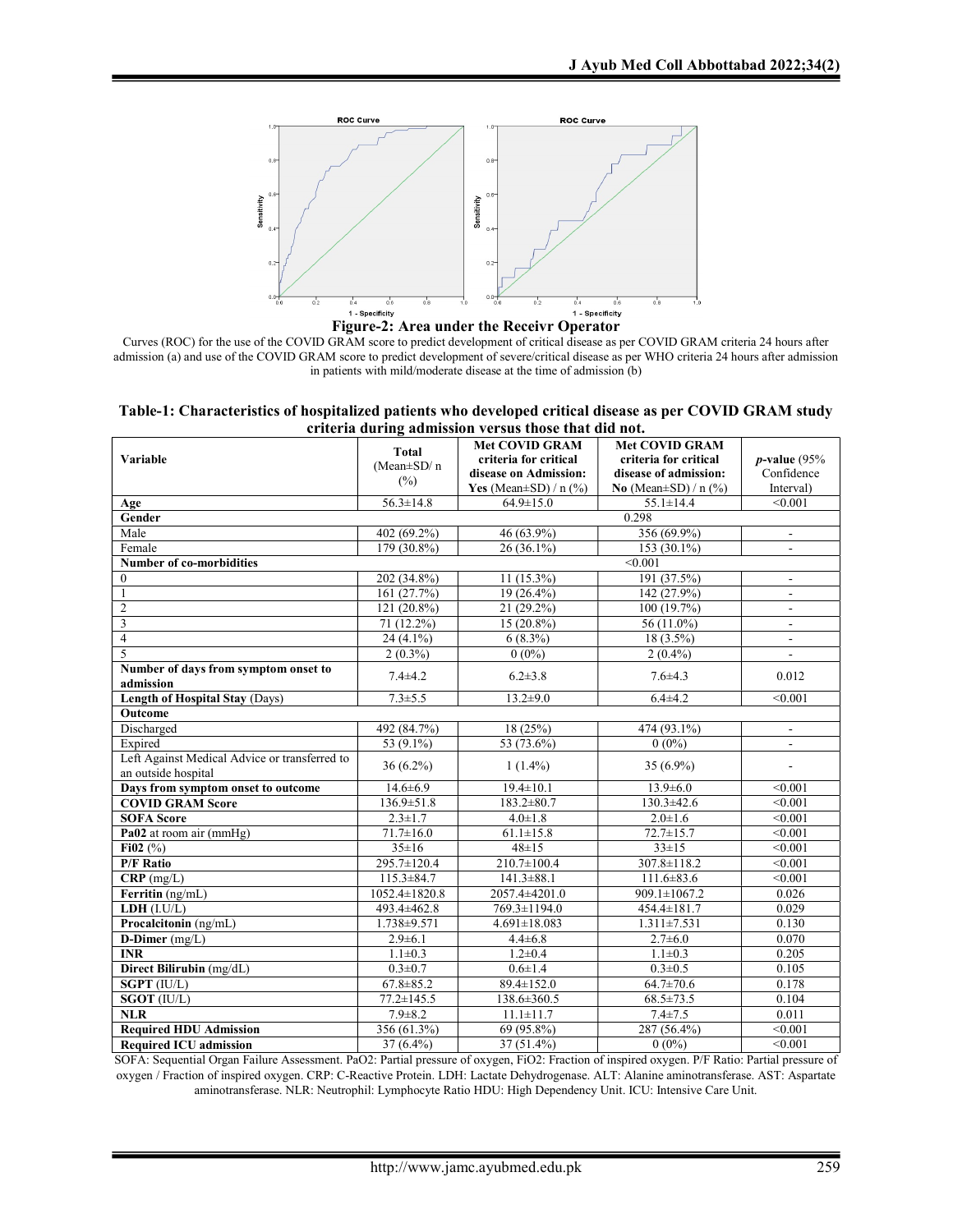#### Table-2: Characteristics of hospitalized patients who developed critical disease as per COVID GRAM study criteria 24 hours after admission versus those that did not.

|                                 |                      | <b>Met COVID GRAM</b>      | <b>Met COVID GRAM</b>     |                      |
|---------------------------------|----------------------|----------------------------|---------------------------|----------------------|
|                                 |                      | criteria for critical      | criteria for critical     |                      |
|                                 | <b>Total</b>         | disease 24 hours after     | disease 24 hours after    |                      |
| <b>Variable</b>                 | (Mean $\pm$ Standard | admission: Yes (Mean $\pm$ | admission: No (Mean $\pm$ | $p$ -value (95%      |
|                                 | Deviation/ $n$ (%)   | Standard Deviation) / n    | Standard Deviation) / n   | Confidence Interval) |
|                                 |                      | $(\%)$                     | $(\%)$                    |                      |
| Age (years)                     | $56.3 \pm 14.8$      | $64.9 \pm 15.0$            | $55.1 \pm 14.4$           | < 0.001              |
| Gender                          |                      |                            |                           | 0.298                |
| Male                            | 402 (69.2%)          | 269 (70.2%)                | 133 (67.2%)               |                      |
| Female                          | 179 (21.8%)          | 114 (29.8%)                | 65 (32.8%)                |                      |
| <b>Number of co-morbidities</b> |                      |                            |                           | < 0.001              |
| $\boldsymbol{0}$                | 202 (34.8%)          | $11(15.3\%)$               | 191 (37.5%)               |                      |
| $\mathbf{1}$                    | 161 (27.7%)          | 19 (26.4%)                 | 142 (27.9%)               |                      |
| $\overline{2}$                  | 121 (20.8%)          | 21 (29.2%)                 | 100(19.7%)                |                      |
| $\mathfrak{Z}$                  | 71 (12.2%)           | $15(20.8\%)$               | 56 (11.0%)                |                      |
| $\overline{4}$                  | 24 (4.1%)            | $6(8.3\%)$                 | $18(3.5\%)$               |                      |
| 5                               | $2(0.3\%)$           | $0(0\%)$                   | $2(0.4\%)$                |                      |
| Number of days from             |                      |                            |                           |                      |
| symptom onset to                | $7.4 \pm 4.2$        | $6.2 \pm 3.8$              | $7.6 \pm 4.3$             | 0.012                |
| <b>Admission</b>                |                      |                            |                           |                      |
| <b>Length of Hospital Stay</b>  | $7.3 \pm 5.5$        | $13.2 \pm 9.0$             | $6.4 \pm 4.2$             | < 0.001              |
| (Days)                          |                      |                            |                           |                      |
| Outcome                         |                      |                            |                           |                      |
| Discharged                      | 492 (84.7%)          | 18 (25%)                   | 474 (93.1%)               |                      |
| Expired                         | 53 (9.1%)            | 53 (73.6%)                 | $0(0\%)$                  |                      |
| Left Against Medical Advice     |                      |                            |                           |                      |
| or transferred to an outside    | $36(6.2\%)$          | $1(1.4\%)$                 | 35 (6.9%)                 |                      |
| hospital                        |                      |                            |                           |                      |
| Days from symptom onset         | $14.6 \pm 6.9$       | $19.4 \pm 10.1$            | $13.9 \pm 6.0$            |                      |
| to outcome                      |                      |                            |                           | < 0.001              |
| <b>COVID GRAM Score</b>         | $136.9 \pm 51.8$     | $183.2 \pm 80.7$           | $130.3 \pm 42.6$          | < 0.001              |
| <b>SOFA Score</b>               | $2.3 \pm 1.7$        | $4.0 \pm 1.8$              | $2.0 \pm 1.6$             | < 0.001              |
| Pa02 at room air (mmHg)         | $71.7 \pm 16.0$      | $61.1 \pm 15.8$            | $72.7 \pm 15.7$           | < 0.001              |
| Fi02 $(\%)$                     | $35 \pm 16$          | $48 \pm 15$                | $33 \pm 15$               | < 0.001              |
| <b>P/F Ratio</b>                | $295.7 \pm 120.4$    | $210.7 \pm 100.4$          | $307.8 \pm 118.2$         | < 0.001              |
| $CRP$ (mg/L)                    | $115.3 \pm 84.7$     | $141.3 \pm 88.1$           | $111.6 \pm 83.6$          | < 0.001              |
| Ferritin (ng/mL)                | $1052.4 \pm 1820.8$  | $2057.4 \pm 4201.0$        | $909.1 \pm 1067.2$        | 0.026                |
| LDH (I.U/L)                     | $493.4 \pm 462.8$    | $769.3 \pm 1194.0$         | $454.4 \pm 181.7$         | 0.029                |
| Procalcitonin (ng/mL)           | $1.738 \pm 9.571$    | $4.691 \pm 18.083$         | $1.311 \pm 7.531$         | 0.130                |
| D-Dimer $(mg/L)$                | $2.9 \pm 6.1$        | $4.4 \pm 6.8$              | $2.7 \pm 6.0$             | 0.070                |
| $\ensuremath{\mathsf{INR}}$     | $1.1 \pm 0.3$        | $1.2 \pm 0.4$              | $1.1 \pm 0.3$             | 0.205                |
| Direct Bilirubin (mg/dL)        | $0.3 \pm 0.7$        | $0.6 \pm 1.4$              | $0.3 \pm 0.5$             | 0.105                |
| $ALT$ (IU/L)                    | $67.8 \pm 85.2$      | $89.4 \pm 152.0$           | $64.7 \pm 70.6$           | 0.178                |
| AST (IUL)                       | $77.2 \pm 145.5$     | $138.6 \pm 360.5$          | $68.5 \pm 73.5$           | 0.104                |
| <b>NLR</b>                      | $7.9 \pm 8.2$        | $11.1 \pm 11.7$            | $7.4 \pm 7.5$             | 0.011                |
| <b>Required HDU Admission</b>   | 356 (61.3%)          | 69 (95.8%)                 | 287 (56.4%)               | < 0.001              |
| <b>Required ICU admission</b>   | $37(6.4\%)$          | $37(51.4\%)$               | $0(0\%)$                  | < 0.001              |

SOFA: Sequential Organ Failure Assessment. PaO2: Partial pressure of oxygen, FiO2: Fraction of inspired oxygen. P/F Ratio: Partial pressure of oxygen / Fraction of inspired oxygen. CRP: C-Reactive Protein. LDH: Lactate Dehydrogenase. ALT: Alanine aminotransferase. AST: Aspartate aminotransferase. NLR: Neutrophil: Lymphocyte Ratio HDU: High Dependency Unit. ICU: Intensive Care Unit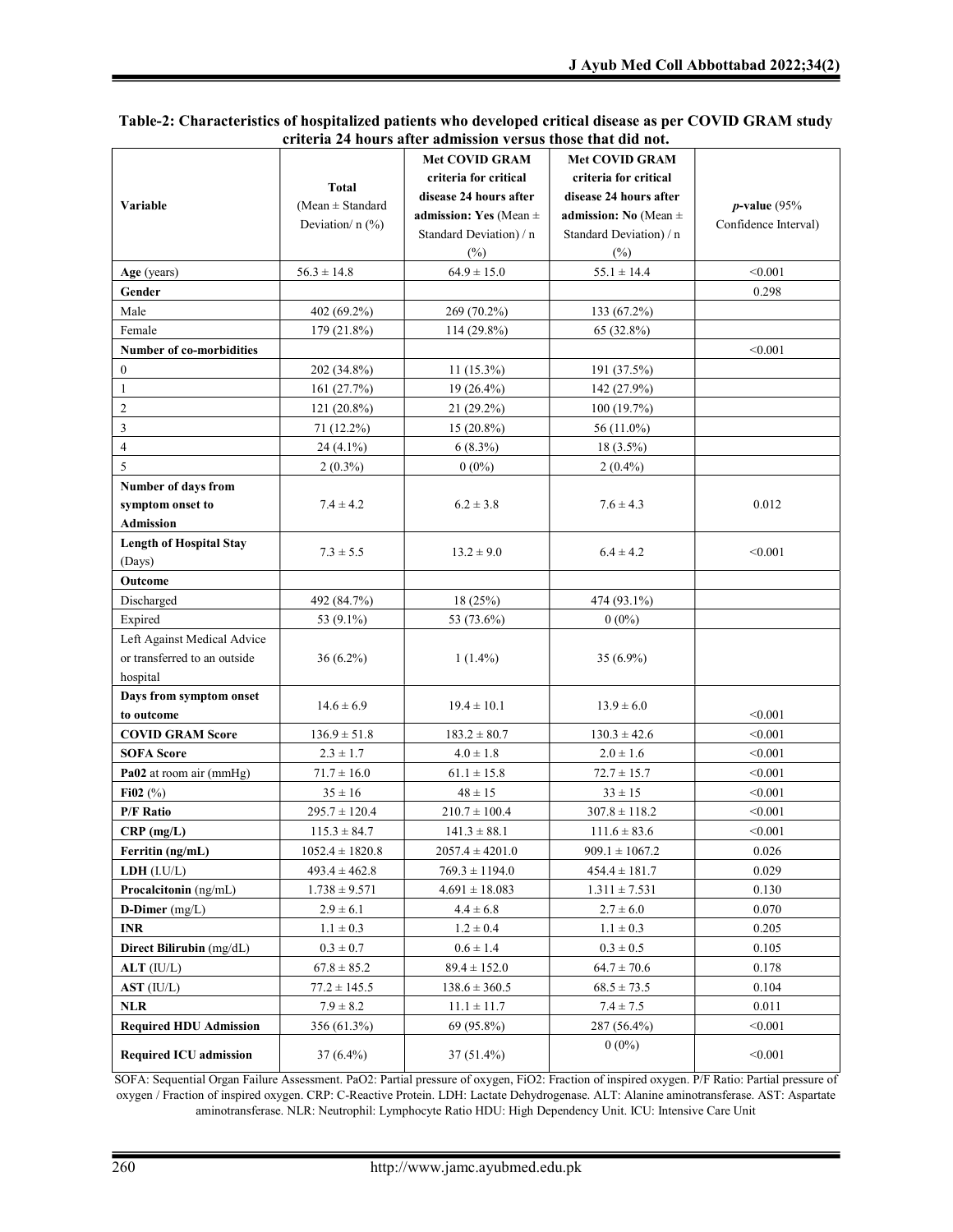Table-3: Binary logistic multivariable regression analysis to find predictors of severe/critical disease as per WHO criteria on admission and mortality 24 hours after admission. CRP: C reactive protein. ICU: Intensive Care Unit.

| Variable                                                       | Adjusted<br>odds Ratio | <i>p</i> -value<br>(95%<br>confidence<br>interval) |
|----------------------------------------------------------------|------------------------|----------------------------------------------------|
| Severe/Critical disease as<br>per WHO criteria on<br>admission |                        |                                                    |
| COVID GRAM score on<br>admission                               | 1.049                  | < 0.001                                            |
| <b>CRP</b>                                                     | 1.005                  | 0.009                                              |
| <b>Mortality 24 hours after</b><br>admission                   |                        |                                                    |
| COVID GRAM score on                                            |                        |                                                    |
| admission                                                      | 1.011                  | 0.013                                              |
| SOFA score on admission                                        | 1.558                  | 0.004                                              |
| Need of ICU admission                                          | 13.266                 | < 0.001                                            |

### DISCUSSION

In this study we assessed the use of the COVID GRAM score to predict development of critical disease in patients with COVID19 presenting to a tertiary care hospital in a developing country. The AUC achieved for the COVID GRAM score in our study population was 0.802 (95% confidence interval, 0.753–0.850) which is lower compared to the 0.88 achieved in the study by Liang et al. in the development and validation cohorts. In their study however the AUC in the developmental cohort for patients in the Hubei province was 0.87 while it was  $0.82$  for patients outside of this area.<sup>5</sup>

Other risk scores have also now been developed in other countries. The AUC for the COVID GRAM score when used in Mexico (0.78 and  $(0.77)^{11}$  and the UK  $(0.706)^{12}$  also showed lower AUC values than the study by Liang et  $al$ <sup>5</sup>

In our study the majority of patients that came to the hospital had severe/critical disease as per WHO criteria at the time of admission (65.9%). 61.3% required admission to the HDU at some point during the hospital stay while 6.4% of patients required transfer to the ICU 24 hours after admission to the emergency department. In our study, requirement for HDU/ICU admission in patients presenting with severe/critical disease as per the WHO criteria was around 4 times higher than in those patients presenting with mild/moderate disease (Table-2). These facilities are especially limited in the developing world making risk assessment tools even more relevant and valuable. To our knowledge this is the first study to explore the association of the COVID GRAM score with the WHO classification of severity of COVID-19 illness.

Consistent with previous studies, older patients and those with comorbidities were the most likely to develop critical illness.<sup>2</sup> It is imperative that this patient population be protected by others around them through practices of wearing face masks, social distancing<sup>13</sup> and hand hygiene.<sup>14</sup> Also they should be at the forefront of those to receive vaccination for COVID19 as it is made available.

The main limitation of our study is a small sample size while a large majority of our patients who require non-invasive ventilation (NIV) are managed outside the ICU.

As the world is engulfed in the second wave of COVID-19 and with the promise of vaccines emerging as a ray of hope, risk assessment tools are still useful to ensure optimal allocation and adequate utilization of limited resources especially in the developing world.

#### **CONCLUSION**

The AUC for the COVID gram score to predict critical illness in the study population was 0.802 (95% confidence interval, 0.753–0.850). Need of ICU care during hospitalization, SOFA score on admission and COVID GRAM score on admission were significant predictors of mortality 24 hours after admission on multivariable binary logistic regression analysis while the COVID GRAM score and CRP on admission were significant predictors of severe/critical disease as per WHO criteria on admission.

### AUTHORS' CONTRIBUTION

HJ: Conceptualization, study design, data collection, data analysis and manuscript writing. AA: conceptualization, study design, project administration, data analysis, review and editing. RSM: Data analysis, review and editing. BJ: Review and editing.

#### **REFERENCES**

- WHO. Rolling updates on coronavirus disease (COVID-19). [Internet]. [cited 2020 Jun 13]. Available from: https://www.who.int/emergencies/diseases/novelcoronavirus-2019/events-as-they-happen
- 2. Feng Y, Ling Y, Bai T, Xie Y, Huang J, Li J, et al. COVID-19 with different severities: a multicenter study of clinical features. Am J Respir Crit Care Med 2020;201(11):1380–8.
- 3. Zhou F, Yu T, Du R, Fan G, Liu Y, Liu Z, et al. Clinical course and risk factors for mortality of adult inpatients with COVID-19 in Wuhan, China: a retrospective cohort study. Lancet 2020;395(10229):1054–62.
- 4. Grasselli G, Zangrillo A, Zanella A, Antonelli M, Cabrini L, Castelli A, et al. Baseline characteristics and outcomes of 1591 patients infected with SARS-CoV-2 admitted to ICUs of the Lombardy Region, Italy. JAMA 2020;323(16):1574– 81.
- 5. Liang W, Liang H, Ou L, Chen B, Chen A, Li C, et al. Development and validation of a clinical risk score to predict